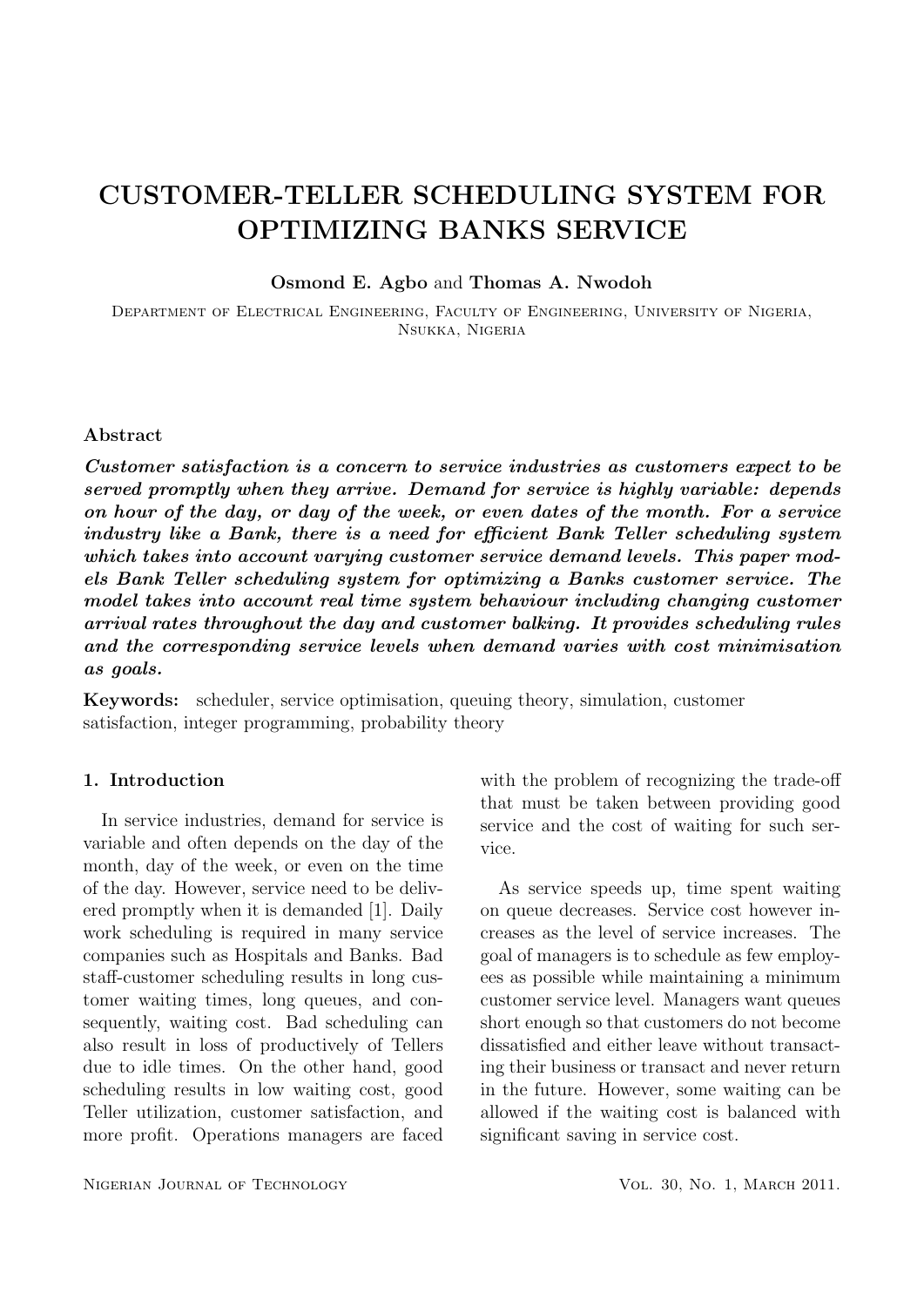A typical Teller-Customer scheduling system has two goals:

- (i) to determine the minimum number of personnel to satisfy a set of service level requirements, and
- (ii) to build a schedule that specifies when a staff should start shift so that, the staffing level requirements of each period of the day are met [2].

It is therefore important to recognize peak and non-peak periods to decide the staffing needs. However, very often, identifying the changes in the demand level from past or realtime data is not a straightforward matter because of the high variability. Using queuing theory and simulation with a control system that monitors the state of the system at all times, one can model and analyze a real time queuing situation in a Bank, compare scheduling alternatives and the corresponding service levels, and provide the best scheduling rule based on the desired service level.

This paper provides techniques for scheduling Tellers to service arriving customers at the open Teller windows. These techniques include:

- 1. Monitoring the system to obtain: i.) Customer information such as: the customers arrival times, inter-arrival times, start of service time, wait time, the departure time, service time duration, and total time each customer spends in the system. ii.) Teller service information (example, Teller idle times).
- 2. Use of the information generated to compute system parameters which are used to: i.) schedule Tellers, ii.) determine when the waiting time duration or time in the system exceeds certain predetermined threshold level so that service time is adjusted to meet this threshold.
- 3. Balancing the waiting cost with the service cost in order to optimise services.
- 4. An algorithm (a computer programme) for obtaining those information using Discrete Event Modelling and Simulation in conjunction with Queuing theory.

# 2. Literature Review

Several approaches have been used by researchers for Bank Teller scheduling. These approaches include the use of Operations Research based scheduling tools such as Statistics, Work measurement, Queuing theory, and Integer programming [2]. The use of these operations research based scheduling tools for the staff scheduling problem do not solve the problem adequately. Mathematical models are very cumbersome and seldom provide complete answers to real time problems rather; they provide partial solutions [3]. For instance, real time situations violate the assumptions of classical analytical waiting line models. Queuing theory approach may help Banks schedule services using a FIFO scheduling policy. However, this approach does not capture and take customer information or service information generated continuously with time into account. Queuing theory rely mainly on probability predictions which may be unreliable. The existing approaches forecast arrival pattern of customers based on historical data and use that to schedule Tellers [3]. Such approach does not perform real time scheduling using actual arrival of customers. It does not handle dynamic resource availability. In such a system, a sudden explosion in the arrival rate may cause a serious deviation in the forecasted schedule based on historical data. This model presents a scheme for monitoring the system at all times to identify immediately when changes have occurred in the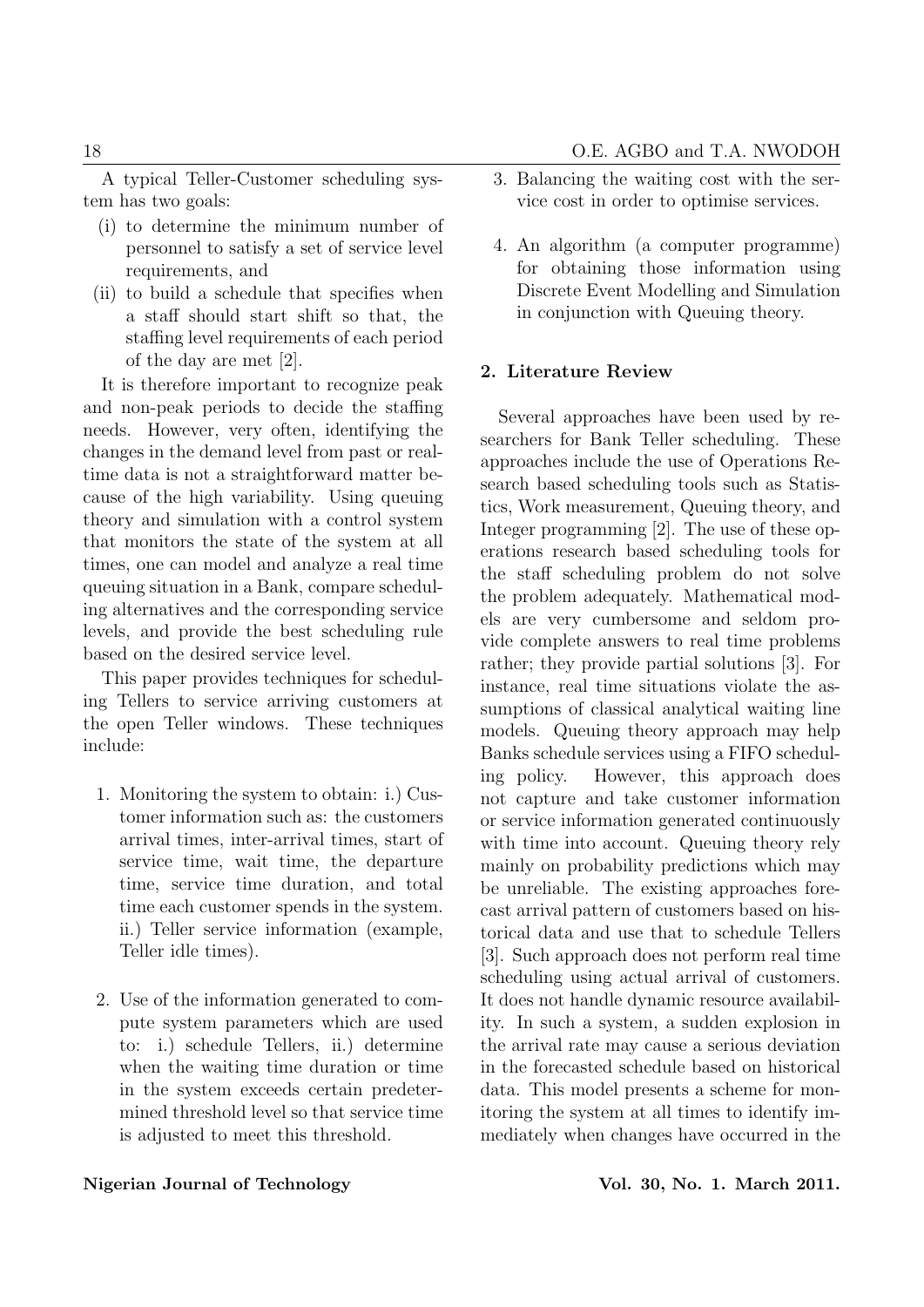system and then generate corrective action to take (see section 4.2).

It is the practice of Banks to often staff their Tellers as if all Teller staff had the same service capabilities. Most applications of queuing models for recommending staffing levels assume that service times are exponentially distributed and that each staff member has the same service time distribution [4]. Previously, there has not been strong reason to abandon these assumptions given the relative scarcity of Teller performance data. This model in this paper shows how to tract Teller transaction activities to obtain the Teller performance data thus, allowing service time data to be routinely generated and integrated with staffing schedules.

In most Banks, customer and service information are identified generally based on manual observation and personal judgment (this is obtained through information from visits to some local Banks). This gives inaccurate results and wastes time. It also requires continuous observation by management personnel and thus results in additional cost. There is no correct procedure for tracking customers sojourn in the system therefore shunting and jockeying are typical occurrences. These lead to some customers being dissatisfied as a customers who came first may be served last. The present work presents a scheme for continuously monitoring the system changes, generating the information as the changes occur.

Existing approaches do not provide a differentiated service to customers based upon the customers volume of transaction (this is based on observations made to some local Banks in Nigeria). Most Banks keep all types of customers together in the same queue. Equal service time is assumed for all customers irrespective of the type and volume of transactions. This may lead to wrong computations of the number of Tellers required. The present model employs segmentation of customers according to volume of transaction and Tellers allocated to each volume depending on the number of customers in each group.

The USA Patent No. 4,700,295 issued on October 13, 1987 to Katsof et al described a system and method for forecasting Bank traffic and scheduling work assignments for Bank personnel [5]. The system uses data gathering as a means for sensing the arrival and departure of customers as well as when a Teller is at a station. A data processing means counts the arrivals and departures of customers and measures the amount of time that the Teller is active at each station. The system uses two detectors. One detector is placed at the entrance and the other at the exit of the queue, respectively. The forecasting method uses a queuing model to obtain forecast of waiting time per customer and Teller utilization. A record is kept of the number of arrivals observed during each interval and of the average service time per each day of the week. The problem noticed with this system is that one cannot keep accurately the number of the customers arriving or departing. This is because anyone, whether a customer or not who passes through the detector is counted as customer. This may cause a serious deviation in the real number of customers counted. Also, as mentioned earlier, forecasting without using real time data generated continuously with time is unreliable because of the variability in the arrival and service rates.

Another invention, the USA Patent 5,541,835 issued to Dextraze relates to a method and a system for monitoring and forecasting customer traffic and customer servicing at a location, where each customer may be served at any one of a plurality of available service stations [6]. The object of the invention was to provide a system and a method for monitoring and forecasting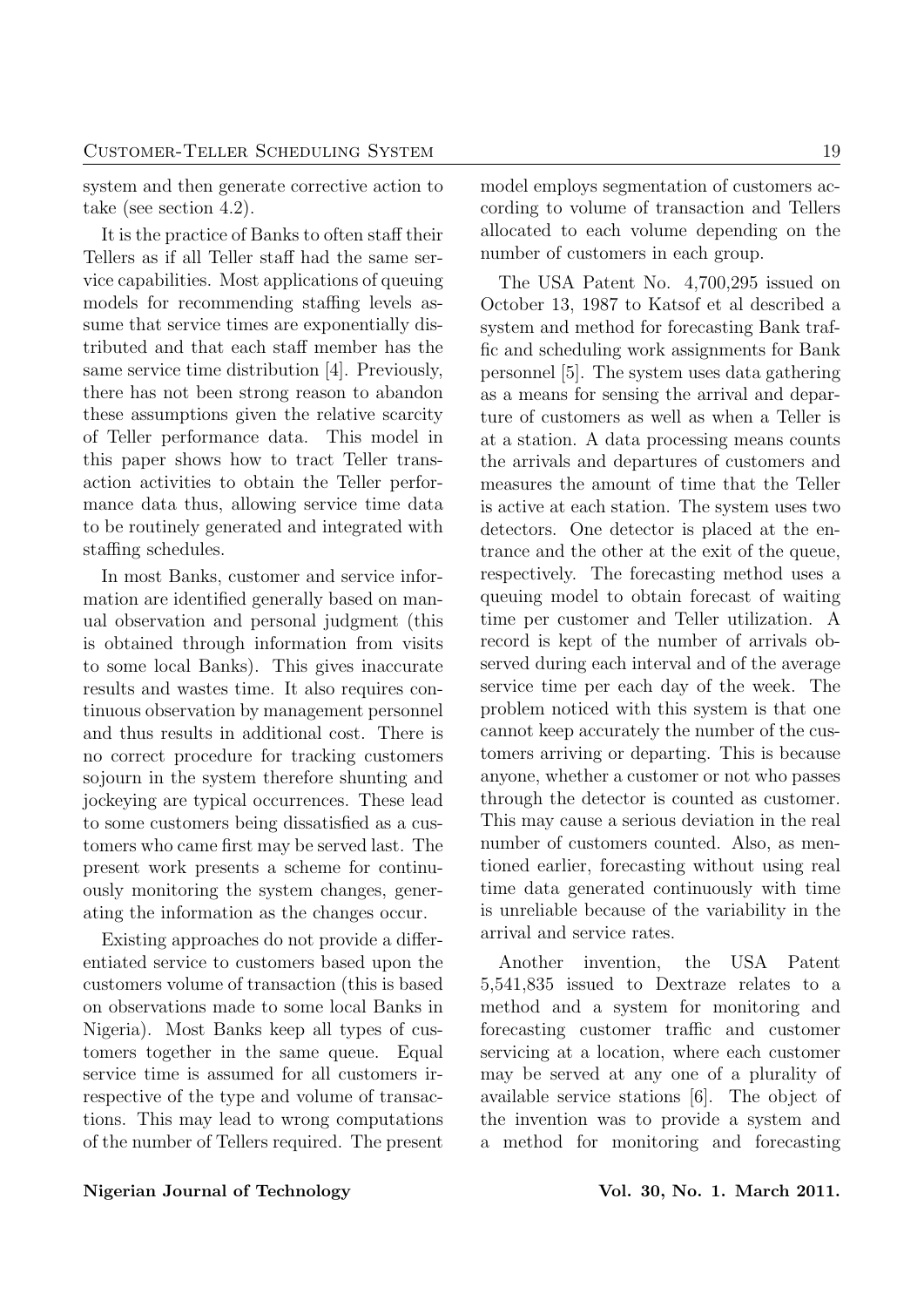customer traffic and customer service in a manner which greatly reduces mathematical computations, increases the accuracy in real time, and uses less components. This invention did not address the problems enumerated in the case of the USA patent No.4, 700,295 mentioned above. One of the objectives of this present work is to minimize the use of hardware components and increase the accuracy of data gathering.

# 3. System Modeling

The problem is *how can managers schedule* the available tellers so that customers do not wait too long before receiving the desired service irrespective of the time of their arrival, and that tellers are not kept idle typically because there are no customers to be served irrespective of the periods ? How to get these optimum service conditions is the objective of this work. The optimum point is reached when a balance is made between the minimum service cost and the minimum waiting cost.

During busy hours, such as lunch hours, and during busy days, such as pay days, customers must wait in a queue before being served by a Teller. Increasing the number of Tellers will actually reduce the waiting time for the customers, but it does so at the expense of the cost of provision of extra Teller stations and Tellers. Thus this solution has only a limited applicability. Even when there are a large number of Tellers, they must be utilized efficiently. Waiting for customers who are not there at Teller stations does not constitute such an efficient utilisation. Maximum efficiency together with maximum customer service is best accomplished by scheduling Teller staff based on accurate prediction of levels of traffic at the Bank during different hours of the day. This can only be achieved accurately if the system is monitored continuously.

Goals of this research:

- 1. To find a trade-off between the cost of waiting and the cost of providing service in Bank. This helps managers to eliminate long queues and reduce labour cost by providing efficient Teller scheduling.
- 2. To maintain a minimum wait time and service cost by knowing when to increase the number of Tellers or withdraw Tellers. This maximizes the level of customer satisfaction with the service provided thereby optimizing service.

### 3.1. Approach to solving the problem

An algorithm for a superimposed control system which can continuously sample the throughput system waiting line is developed. This algorithm is used to monitor the system at all times and to communicate changes in the system input and output to other distant systems which performs some action (example, a system that raises alarm when the number in the queue exceeds some threshold). This complementary system is incorporated to cross-check the queuing system continuously to actually see what is happening. This is necessary because of inaccuracy of queuing model which is based on probability theory.

Collection of data samples: The number of customers arriving in a given interval of time from Monday to Friday is collected continuously, starting from first working day of the month. Service time duration per-customer and Wait time duration percustomer are collected. The average time a customer spends while waiting for service from the time the customer enters the system is collected. Customers monthly income and transaction volume which would be used for cost analysis are also collected.

The problem is formulated as a series of relationships in a mathematical model. A mathematical queuing model is used to estimate the probability of waiting time exceed-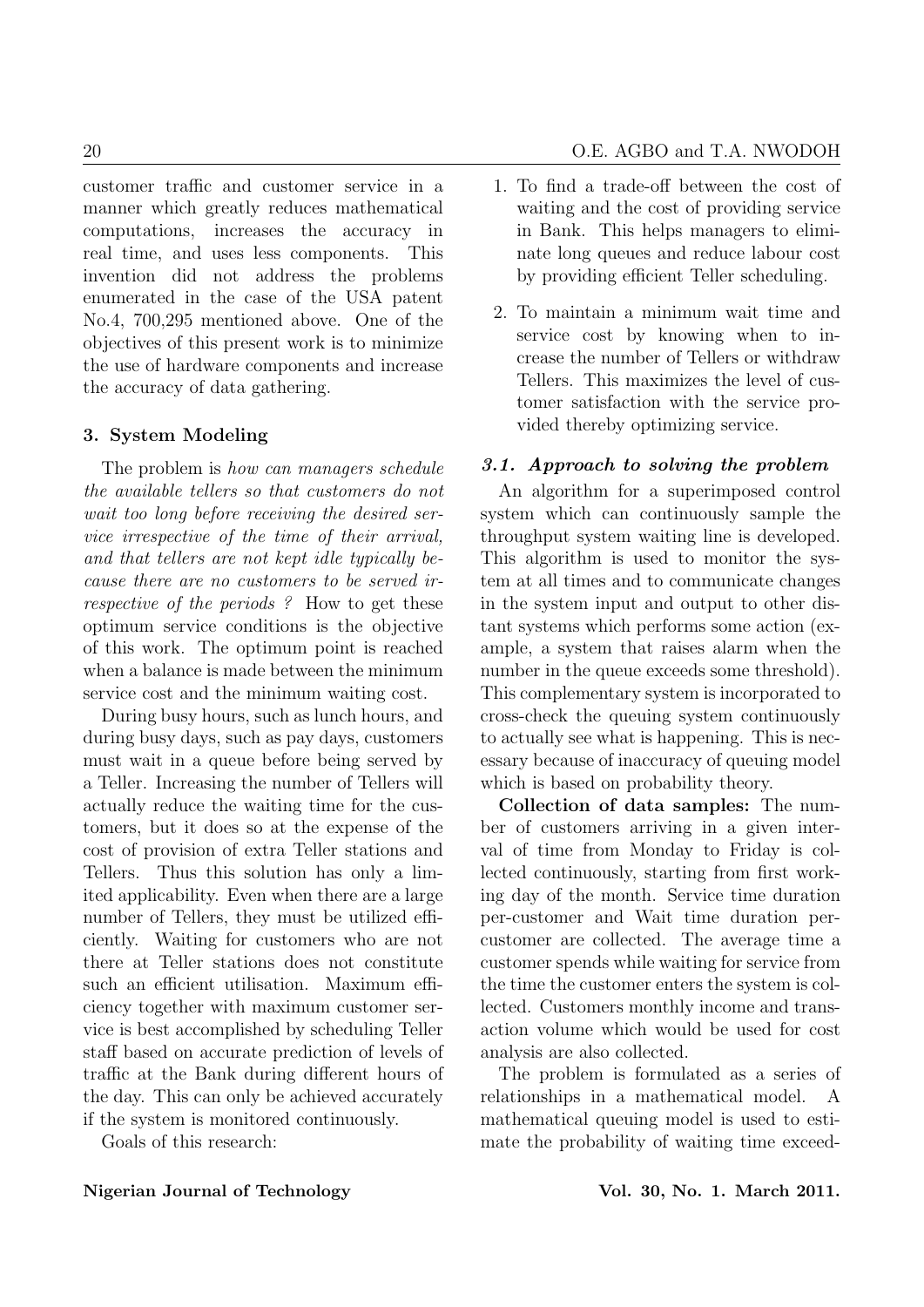ing a given threshold when the arrival rate and service rates are known. A model of the Banks customer-Teller scheduling system is produced such that the customers waiting time does not exceed the threshold which is determined by operations managers taking into account changing arrival rates and service time durations while balancing the service cost with waiting cost.

# 3.2. Mathematical model of the problem

For a single goal where some variables are subject to control, the general form of operations research model [7] is:

$$
E = f(X_i, Y_j) \tag{1}
$$

Where  $E$  is a measure of effectiveness of the system,  $f$  is a function,  $X_i$  represents controllable variables, and  $Y_j$  represents uncontrollable variables. This model can be classified either as an optimizing model or a simulation model. For instance waiting time  $=$  $f$  (service time, inter arrival time). If this model is used as optimizing model, values inserted as  $X_i$  and for  $Y_j$  are manipulated to optimize the measure of effectiveness E. To optimize service in a Bank, the uncontrollable variables include: competitors, arrival rates, etc. The controllable variables include: number of Tellers required, commissions allowed, Teller service times etc. A set of values may be assumed for the uncontrollable variables because often, they cannot be known. Users can compute various Es until they find one they believe to be satisfactory.

A complete modeling of the system requires the following inputs:

(i) Customer arrival times in the queue (that is, detecting when a customer arrives, giving identity to the arriving customer and registering the time of the day this event occurs).

- (ii) Tellers request for next customer and identifying the particular Teller that has made the request. Identify the next customer to be served. Note the time this service started and register the time of the day this event occurs.
- (iii) Identifying the end of service event for each particular customer, and registering the time of the day this event occurs.
- (iv) Detecting when the arrival rate, queue length, or time in the system exceeds or falls below some thresholds and registering the time of the day this event occurs.

Events are used to model the start and end of activities.

- A. When an event occurs, the state of the system can change in the following ways: (i) The values of one or more variables can alter. (ii) The relationships among values assigned to one or more variables through file manipulation can alter.
- B. The states of the system are measured by the following events: (i) A customer arrival event at the waiting line. (ii) Addition of a Teller if queue or arrival rate exceeds a threshold. (iii) Removal of a Teller if queue or arrival rate falls below a threshold. (iv) Start of service event at a station. (v) End of service event at a station.
- C. This model as presented uses: (i) A switch at the entrance of the queue which customers on arrival use to indicate arrival. This action initiates the issuing of identity to the customer. (ii) A means to detect when a Teller calls customers for service and identify which customer from the FIFO queue whose turn it is to be served. Another means of detecting when service actually starts and ends for each customer. (iii) A means to detect when arrival rate, queue length, waiting time or time in the system exceeds or falls below the threshold. (iv) A clock to generate in real time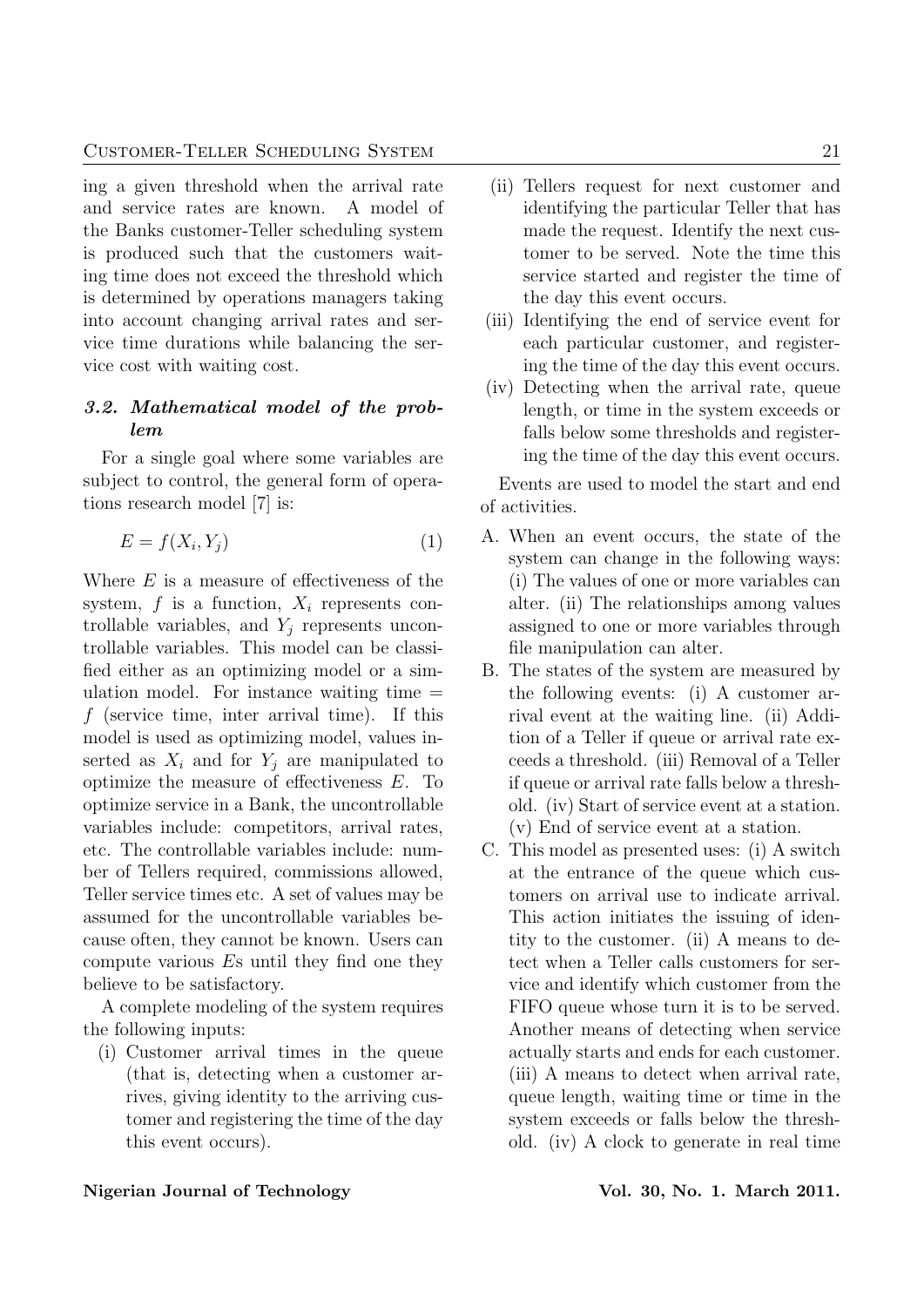the time of the day when each event occurs. (v) A processing means which includes:

- Means for registering the time when a customer arrival is detected.
- Means for registering the time each particular customer is called for service by a Teller and registering the identity of the customer.
- Means for registering when a customer departs from the system.
- Means to provide logical comparison between the types of events and the related times registered by the registering means.
- Means to display the information.

#### 3.3. Mathematical queuing models

Customer arrivals are at random and described by Poison distribution [8]. There exists a constant time  $\lambda$  (which is independent of queue length, time or any other property of the queue) such that the probability of an arrival during an interval  $\Delta t$  (where  $\Delta t$  is very small) is given by  $\lambda \Delta t$ . That is, the probability [of arrival between time t and  $t + \Delta t$ ]

$$
Pn = \lambda \Delta t \tag{2}
$$

By using probability theory, one can obtain an expression for the probability  $(P_n)$  of having n number of customers in the system at any time t given the arrival rate  $\lambda$  and service rate  $\mu$ . The service rate that will keep the waiting time below a threshold can also be obtained together with the cost of this service rate. The probability of waiting times exceeding a given threshold when  $\lambda$  and  $\mu$  are known can be computed.

#### Nigerian Journal of Technology **Vol. 30, No. 1. March 2011**.

# 3.4. Determination of queuing parameters

Given the arrival rate  $\lambda$  of customers and the service rate  $\mu$  of the Tellers in a Bank, the following parameters are determined: (i) Average number in queuing system  $(L)$ . (ii) Average number in the queue  $(L_q)$ . (iii) Average waiting time in whole system  $(W)$ . (iv) Average waiting time in the queue  $(W_a)$ .

These parameters are determined as follows:

#### 3.4.1. Use of poison process

For a Poisson process with average arrival rate  $\lambda$  the probability of seeing *n* arrivals in time interval  $\Delta t$  is calculated mathematically by the equation:

$$
P_r(n) = e^{-\lambda \Delta t} (\lambda \Delta t)^n / n! \tag{3}
$$

Expected value or mean of  $n$  is:

$$
E(n) = \lambda \Delta t. \tag{4}
$$

The probability of no customer in the system  $P_r(0)$  is:

$$
P_r(0) = (e^{-\lambda \Delta t} (\lambda \Delta t)^0)/0!
$$
  
=  $e^{-\lambda \Delta t} = 1 - \lambda \Delta t$  (5)

$$
P_r(1) = \lambda \Delta t e^{-\lambda \Delta t} = \lambda \Delta t \tag{6}
$$

The inter arrival time  $t$  (that is the time between arrivals) follows exponential distribution [9] with rate parameter  $\lambda$ . i.e.  $P_r(t) =$  $\lambda e^{-\lambda t}$ .  $E(t) = \lambda^{-1}$ , Where  $E(t)$  is the mean (expected) inter arrival time.

# 3.4.2. Queuing parameters for a system consisting of one queue and one Teller  $(m/m/1 \mod el)$

Given the mean inter arrival rate  $\lambda - 1$  and mean service rate  $\mu - 1$ , where customers are served in first come first served order, the occupational rate  $\rho$  is mathematically:

> $\rho$  = mean service rate  $\div$  mean inter arrival rate  $=\lambda/\mu$  (7)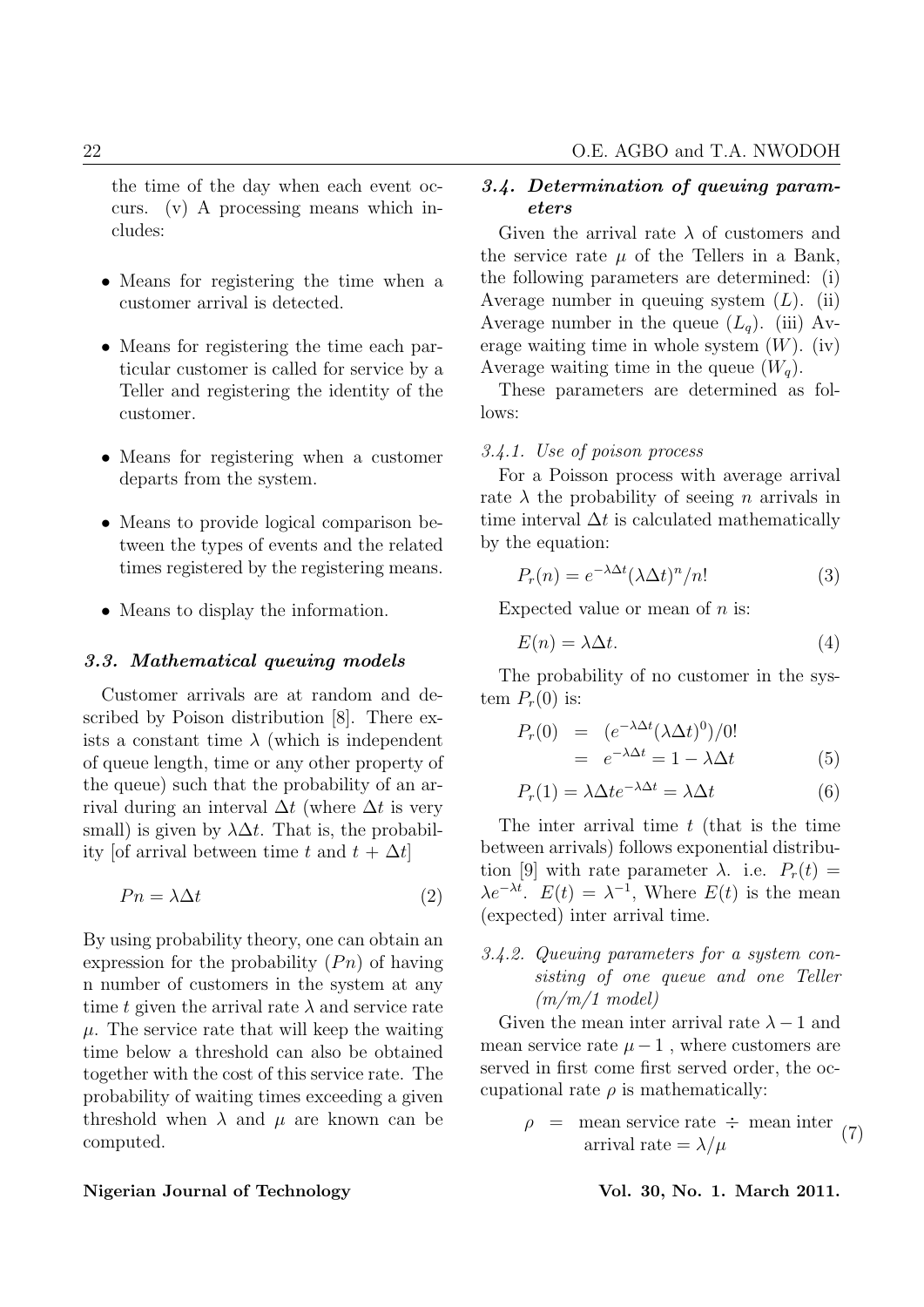(This is the fraction of time the server is busy). It is required that  $\rho = \lambda/\mu < 1$ . Otherwise the queue length explodes. Consider the time dependent behavior and the limiting behavior of the system:

Time dependent behavior of the System: Exponential distribution can be used to describe the state of the system at time  $t$  as follows: Let  $P_n(t)$  be the probability that at time  $t$ , there are  $n$  customers in the system, where  $n = 0, 1, 2...$ 

$$
P(x < t + \Delta t | x > t) = 1 - e^{-\mu \Delta t}
$$
  
=  $\mu \Delta t + 0(\Delta t)$ .  
(8)

Therefore as  $\Delta t \rightarrow 0$ ,

$$
P_0(t + \Delta t) = (1 - \lambda \Delta t) P_0(t)
$$
  
+  $\mu \Delta t P_1(t) + 0(\Delta t)$   

$$
P_n(t + \Delta t) = \lambda \Delta t P_{n-1}(t) + (1 - (\lambda + \mu) \Delta t) P_n(t) + \mu \Delta t P_{n+1}(t) + 0(\Delta t)
$$

By letting  $\Delta t \rightarrow 0$ , the following infinite set of differential equations are obtained for the probabilities  $P_n(t)$ :

$$
P_0^1(t) = -\lambda P_0(t) + \mu P_1(t)
$$
\n(9)

$$
P_n^1(t) = \lambda P_{n-1}(t) - (\lambda + \mu) P_n(t)
$$
  
 
$$
+ \mu P_{n+1}(t). \quad n = 1, 2, ... \quad (10)
$$

Limiting behavior of the System: If  $P_n(t)$  is the probability of having n tasks in the system at time t, then,  $P_0(t + \Delta t)$ , is the probability of having no customer in the system at time interval  $t + \Delta t$ 

$$
= P_0(t)[(1 - \mu \Delta t)(1 - \lambda \Delta t) + \mu \Delta t \lambda \Delta t]
$$

$$
+ P_1(t)[(\mu \Delta t)(1 - \lambda \Delta t)]
$$

$$
P_n(t + \Delta t) = P_n(t)[(1 - \mu \Delta t)(1 - \lambda \Delta t)
$$

$$
+ \mu t + \lambda t] + P_{n+1}(t)[(\mu \Delta t)(1 - \lambda \Delta t)]
$$

$$
+ P_{n-1}(t)[(\lambda \Delta t)(1 - \mu \Delta t)]
$$

Nigerian Journal of Technology **Vol. 30, No. 1. March 2011**.



Figure 1: State transition diagram for the equilibrium conditions of M/M/1 queue.

$$
[P_0(t + \Delta t) - P_0(t)] \div \Delta t =
$$
  

$$
-\lambda P_0(t) + \mu P_1(t)
$$
  

$$
[P_n(t + \Delta t) - P_n(t)] \div \Delta t =
$$
  

$$
\lambda P_{n-1}(t)(\lambda + \mu)P_n(t) + \mu P_{n+1}(t)
$$

For the system to be stabilized the arrival rate must be less than or equal to the service rate [9]  $(\lambda \leq \mu)$ . As  $t \to \infty$ ,  $P_n(t) \to 0$  and  $P_n(t) \to P_n$ . That is,  $\lim_{t \to \infty} P_n(t) = P_n$  and  $\lim_{t\to\infty} [P_n(t+\Delta t)-P_n(t)] \div \Delta t = 0.$ 

From  $(9)$ , the limiting or equilibrium probabilities  $P_n$  satisfy the equations:

$$
0 = -\lambda P_0 + \mu P_1 \tag{11}
$$

$$
0 = \lambda P_{n-1} - (\lambda + \mu) P_n + \mu P_{n+1},
$$
  
\n
$$
n = 1, 2.3
$$
 (12)

Also the probabilities  $P_n$  also satisfy the normalization equation

$$
\sum_{n}^{\infty} P_n = 1\tag{13}
$$

The arrows indicate possible transitions. The rate at which transition occurs is  $\lambda$  for a transition from n to  $n+1$  (an arrival) and  $\mu$ for a transition from  $n+1$  to n (a departure). The number of transitions per unit time from n to  $n+1$  (the flow from n to  $n+1$ ) is equal to  $P_n$ , (the fraction of time the system is in state n) multiplied by  $\lambda$  (the rate at which arrivals occur while the system is in state  $n$ ). One can derive the equilibrium equations (11) and (12)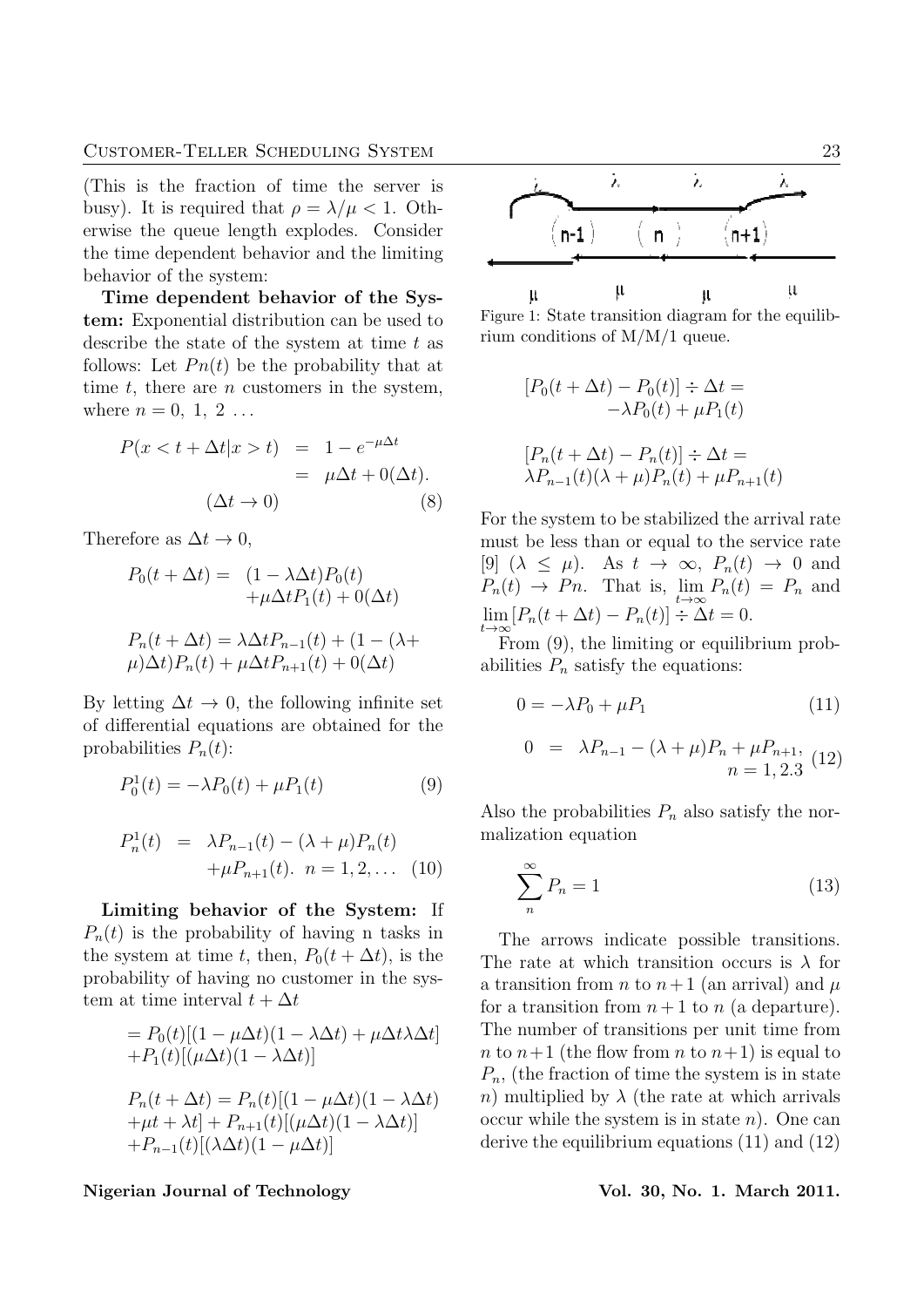by equating the flow out of state  $n$  to the flow into state n.

Solution to the equilibrium equations of the  $M/M/1$  queue: The solutions to equations (11) and (12) can be obtained by any of the following approach: direct approach, recursion, global balance principle and the use of littles law. For the purpose of this model, the direct approach and Littles law are used.

Direct Approach

Equations (11) and (12) are a second order recurrence relation with constant coefficients. There general solution is of the form:

$$
P_n = C_1 X_1^n + C_2 X_2^n \tag{14}
$$

Where  $n = 0, 1, 2, ..., X_1$  and  $X_2$  are roots of the quadratic equation  $\lambda - (\lambda + \mu)x +$  $\mu x^2 = 0$ . (See equation (11)). Consider now equation (12),

$$
0 = \lambda P_{n-1} - (\lambda + \lambda)P_n + \mu P_{n+1}
$$
  
where  $n = 1, 2, ...$ 

Thus for  $n = 1$ ,  $0 = \lambda P_0 - (\lambda + \mu)P_1 + \mu P_2$ .

The equation has two zeros (at  $x = 1$ , and  $x = \lambda/\mu = \rho$ , so that all solutions to (12) are of the form  $P_n = C_1 + C_2 \rho^n$ . Where  $n =$  $0, 1, 2, \ldots$ 

Applying equation (13), means that  $C_1$ must be equal to 0. That  $C_1 = 0$  also follows from (11) by substituting the solution  $(13)$  into  $(11)$ . The coefficient  $C_2$  finally follows from the normalization equation (11), yielding that  $C_2 = 1 - \rho$ . Thus

$$
P_n = (1 - \rho)\rho^n(\text{where } n = 0, 1, 2 \dots)(15)
$$

Therefore the equilibrium distribution depends upon  $\lambda$  and  $\mu$  only through their ratio  $\rho$ . From (10),  $P_1$  can be expressed in terms of  $P_0$  as follow  $0 = \lambda P_0 + \mu P_1$ . Therefore,

$$
P_1 = \lambda / \mu P_0 = \rho P_0 \tag{16}
$$

#### Nigerian Journal of Technology **Vol. 30, No. 1. March 2011**.

Substituting  $P_1$  in equation (12) gives:  $0 =$  $\lambda P_{n-1} - (\lambda + \mu)P_n + \mu P_{n+1}$   $n = 1, 2, 3, \ldots$ For  $n = 1$ ,  $0 = \lambda P_0 - (\lambda + \mu)P_1 + \mu P_2$ . But  $P_1 =$  $\rho P_0$ , and  $\rho = \lambda/\mu$ . Thus  $0 = \lambda P_0 - (\lambda \rho P_0 +$  $\mu \rho P_0$  +  $\mu P_2$ , and so,  $P_2 = (\lambda / \mu) P_0 \rho = \rho^2 P_0$ . One can also find  $P_3$ ,  $P_4$ , ... for  $n =$ 

3, 4 . . .. Thus all probabilities can be expressed in terms of  $P_0$ . That is

$$
P_n = \rho^n P_0, \qquad n = 0, 1, 2, \dots (17)
$$

 $P_0$  can be found from the normalization equation (13).

Littles Law

Little's law gives a relation between  $E(L)$ . the mean number of customers in the system,  $E(S)$  - the mean sojourn time and  $\lambda$  - the average number of customers entering the system per unit time. The law states that

$$
E(L) = \lambda E(S) \tag{18}
$$

This law applies to any system at equilibrium as long as nothing is creating or destroying tasks in the system [9]. It is assumed that the number of customers in the system does not grow to infinity. Application of Little's law to the system consisting of queue plus server yields relation (18). Application of Littles law to the queue (excluding the server) yields a relation between the queue length  $L_q$  and the waiting time  $W$ . That is:

$$
E(L_q) = \lambda E(W) \tag{19}
$$

Let the average number of customers in the system be  $L$ , the average time customer is in the system be  $W$ , the total time be  $T$ , the number of customers be N, then:

$$
\lambda = N/T
$$
  
\n
$$
TL = NW
$$
 (20)  
\n
$$
L = \frac{N}{T}W
$$
 or  $L = (\lambda)W$   
\nAlso  $L_q = \lambda Wq$  (Steady state condition) (21)

 $W = Wa + 1/\mu$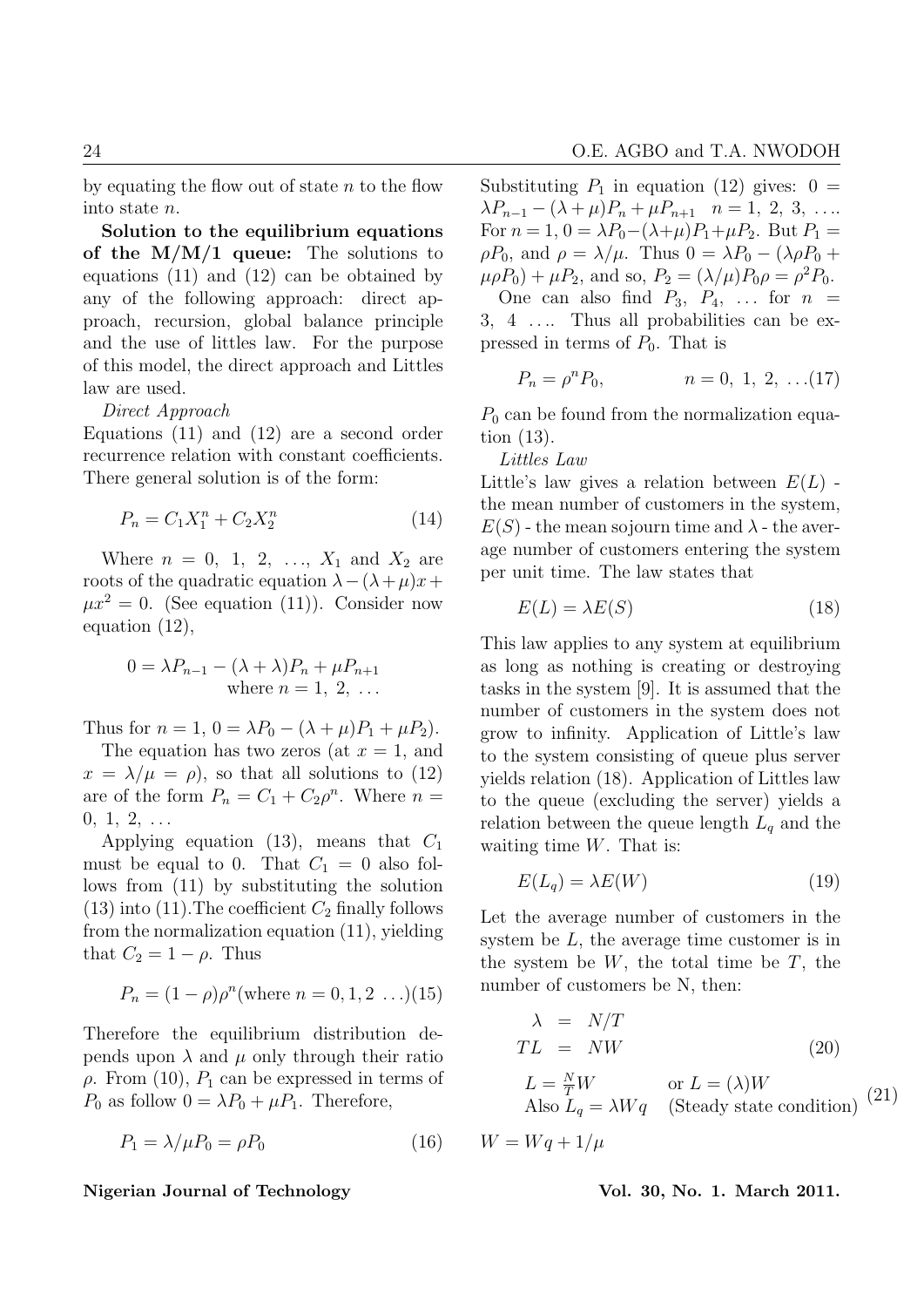

Figure 2: A queuing system.

The mean number of customers in the system is

$$
L = E(L_q) = \sum_{n=0}^{\infty} nPn
$$
 (22)

But from (15),  $P_n = (1 - \rho)\rho^n$ , where  $n =$  $0, 1, 2, \ldots$ 

Thus

$$
\sum_{n=0}^{\infty} n P n = \sum_{n=0}^{\infty} n \rho n (1 - \rho)
$$

$$
= (1 - \rho) \rho \sum_{n=1}^{\infty} n \rho^{n-1}
$$

$$
= \rho/(1 - \rho) = \lambda/(\mu - \lambda)
$$

Solving for W yields that

$$
W = \frac{L}{\lambda} = \frac{\lambda}{\mu - \lambda} \frac{1}{\lambda} = \frac{1}{\mu - \lambda}
$$

Solving for  $E(s)$  by applying littles law [9] gives:  $E(s) = \frac{1/\mu}{1}$  $1-\mu$ 

$$
W_q = W - \frac{1}{\mu} = \frac{\lambda}{\mu - \lambda} - \frac{1}{\mu} = \frac{\lambda}{\mu(\mu - \lambda)}
$$

$$
L_q = \lambda W_q = \lambda \left[ \frac{\lambda}{\mu(\mu - \lambda)} \right] = \frac{\lambda^2}{\mu(\mu - \lambda)}
$$

Nigerian Journal of Technology Vol. 30, No. 1. March 2011.

3.4.3. A system of one Queue and more than one teller (m/m/c)

For a system with parallel identical Tellers, exponential inter-arrival time and service time with mean  $\lambda - 1$  and  $\mu - 1$  respectively, where c is the number of tellers, the occupational rate per Teller [9] is:

$$
\rho = \lambda / c\mu \tag{23}
$$

To avoid the queue length explosion, it is required that  $\rho < 1$ . The expressions for the expected waiting time and queue lengths are fairly complicated and depend on the probability of there being no jobs in the system upon arrival,  $P_0$ , and on the probability of a job having to wait upon arrival,  $P_q$ .

$$
P_o = \left[\sum_{k=0}^{c-1} \left(\frac{(c\rho)^k}{k!}\right) + \frac{(c\rho)^c}{c!} (1-\rho)\right]^{-1} (24)
$$

$$
P_q = P_o(c\rho)^c / c! (1 - \rho)
$$
 (25)

The mean waiting time:

$$
EWq = \rho * P_q/(\lambda(1 - \rho))
$$
 (26)

The mean queue length:

$$
ELq = \rho * P_q/(1 - \rho) \tag{27}
$$

The mean system time:

$$
EW = (1/\mu) + \rho * P_q/(\lambda(1 - \rho))
$$
 (28)

The mean number in system:

$$
EL = (c * \rho) + (\rho * P_q)/(1 - \rho) \tag{29}
$$

The waiting time distribution for the M/M/c system is also complicated and given by:

$$
W_q(t) = \begin{cases} 1 - \frac{c(\lambda/\mu)^c}{c!(c-\lambda/\mu)} P_o & t = 0\\ \frac{(\lambda}{\mu})^c \frac{1 - e^{-(\mu c - \lambda)t}}{(c-1)!} (c - \frac{\lambda}{\mu}) p_0 & (30) \\ + W_q(0) & t > 0 \end{cases}
$$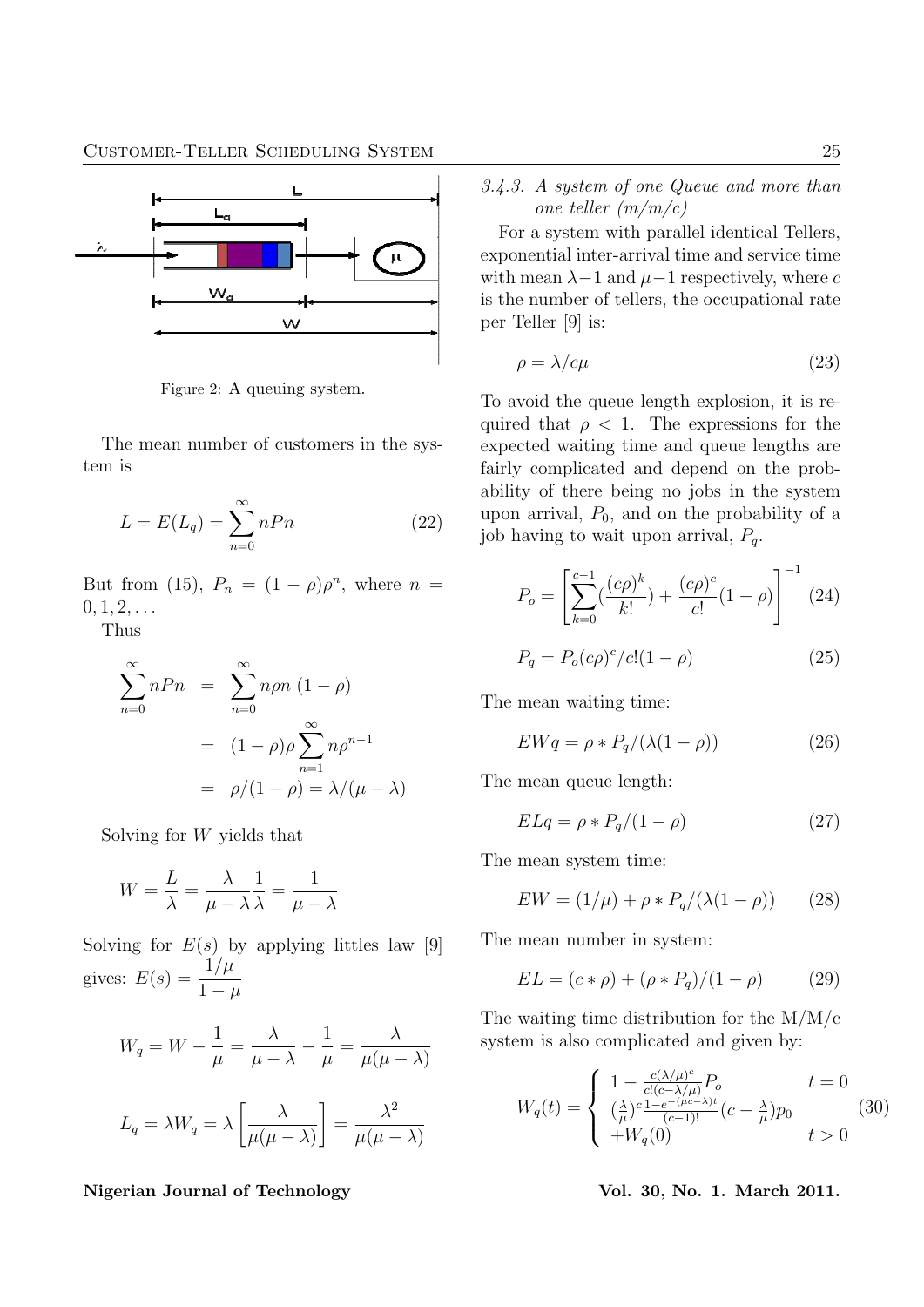# 3.5. Cost structure and Types

There are two types of costs:

- 1. Cost of providing service: Service cost is directly proportional to service rate as service throughput increases, cost of providing additional Tellers is added per throughput increase. Waiting time is inversely proportional to service rate-as service throughput increases, waiting time decreases.
- 2. Waiting cost This could be balking cost, cost of Teller idle times, or cost for the times customers wait or spend in the system. Waiting cost is directly proportional to wait times.

These two types of cost work in opposite direction. It is to be noted that as service and service cost increases, waiting cost typically decline. The Bank has to balance these two costs. Generally, managers will want to minimize cost. The two objectives: service cost (operational cost) and waiting cost (customer satisfaction) are therefore to be optimized.

# 3.5.1. Balancing cost of service with cost of waiting

The total cost can be computed in two ways:

Cost = service cost + (number waiting x wait cost) (31) Cost = service cost + (number in system x wait cost) (32)

These costs are calculated using various numbers of Tellers. The total cost based on the number of customers waiting is compared with the total cost based on the number of customers in the system. The number of Tellers that give the least cost in both cases is the optimum.



Figure 3: Customer-Teller Model (T represents Teller).

# 3.6. Model Algorithm

(i) Customers arrival is indicated when the customer depresses an arrival switch. The depressed switch corresponds with the volume of transaction the customer intends to transact. Customer transactions are segmented into volumes. For instance, customers for transactions of less than a certain amount are grouped into one queue with a corresponding arrival switch, and Tellers provided for them, while customers for transactions above the amount are placed on a different queue. This is because time to serve any customer greatly depends on the amount of money being deposited or withdrawn. A high volume transaction takes longer time than lower volume transactions. For instance assuming there are 5 customers in group A, with service rates of 5 minutes and 10 customers in group B with service rates of 20 minutes. The total time for group A customers is 50 minutes, while it is 200 minutes for group B. If both the group A and B customers are kept together on one queue, and served on first come first served order, their combined mean service rate will be 16.7. This means that every customer in the system spends 16.7 minutes i.e. 6.7 minutes extra for group A customers. Thus the 5 customers in group A will jointly spend 33.5 minutes extra. This theoretically looks as if there are about 3 more customers in the queue. This may lead to wrong computations of the number of Tellers required.

(ii) On depression of the switch, a processor generates an identity in the form of se-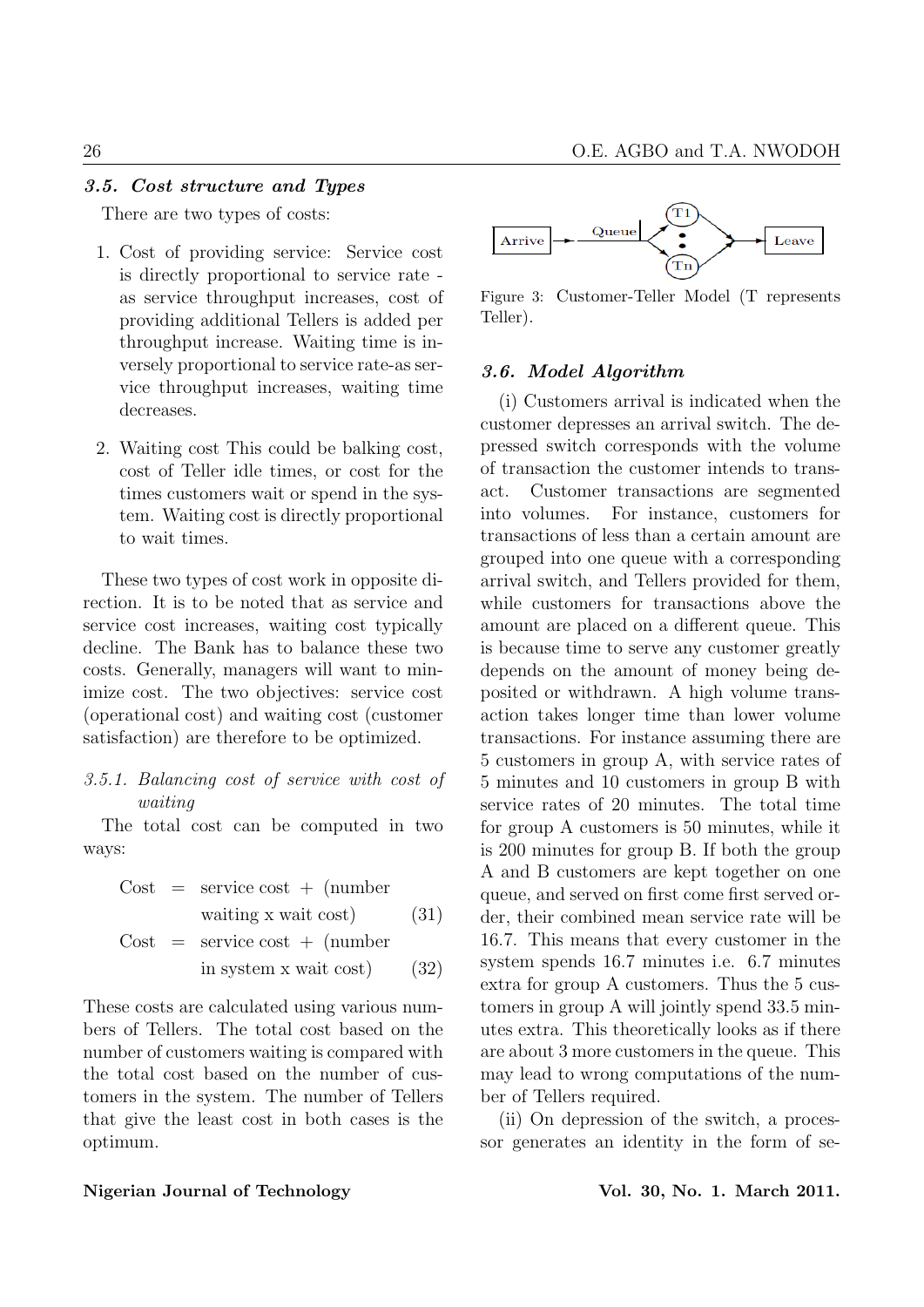rial (queue) number for the arriving customer. This triggers a card dispenser (printer) to produce the serial number for the customer. A real time clock is used by the processor to keep record of the time and date the event occurred. This time is recoded against the serial number of the customer. This customer is then placed in a FIFO Entrance. To avoid confusion, different numbering pattern is used for different volumes of transactions. For instance the first arriving customer in transaction volume A is given the Serial number A001, the second, A002, and so on. That of transaction volume B is given B001, B002.... The inter arrival time is calculated by subtracting the arrival time of the immediately preceding customers arrival time from the arrival time of a new arrival.

(iii) At the service stations, a Teller calls customers for service by the use of a service switch. When a Teller depresses this switch, the processor recognizes this time as the end of service for the customer in service and a call for service for the next customer at the head of the queue. The serial number of the customer at the head of the queue is sent to a voice prompt which announces this to the waiting customers in the waiting room. When a customer gets to the Teller, a card reader reads the serial number on the card. The processor by using the real time clock records the time and date this card was read and records this in memory against the customers serial number. This time indicates the start of service for that particular customer. The customers waiting time is calculated by subtracting the arrival time of each customer from the start of service time of each customer. The result is kept in memory against the corresponding serial number of the customers.

(iv) Depressing the service switch another time in successions indicates an end of service for the customer in service and a request for another customer to be served. The processor registers this time against the customer as the customers end of service time. A signal is made to the voice prompt; this contains the serial number of the next customer at the FIFO queue which the voice prompt announces. The service duration of this departing customer is calculated by subtracting the time the serial number was read from the time the service switch was depressed a second time. The result is registered against the departing customer as his service duration. The total time a customer spent in the system is calculated by subtracting the customers arrival time from the departure time.

(v) At a certain time interval, check is made of any customer that did not come up when called for service (such a customer is assumed to have balked or reneged).The total number of balked customers is registered. At the given interval, the times and types of events registered (that is, the mean arrival rate, mean time in the queue, mean service duration, and average time spent in the system) are computed. The results are displayed or printed out. The results are used to analyze the behavior of the system so as to adjust it to meet optimum service goals. The processor uses the results obtained to compare the arrival rate, queue length or waiting time, with the organizations goals (that is, the threshold levels), so that alarm is raised when these goals are not met so that service levels are adjusted. The number of Tellers to use is computed by balancing the service cost with the waiting cost as indicated in section 3.5.1.

### 3.7. Answers to research questions

The following are the reasons why queues form:

(i) Queues result when customers wait for service or servers wait for customers. Customers are forced to wait when the number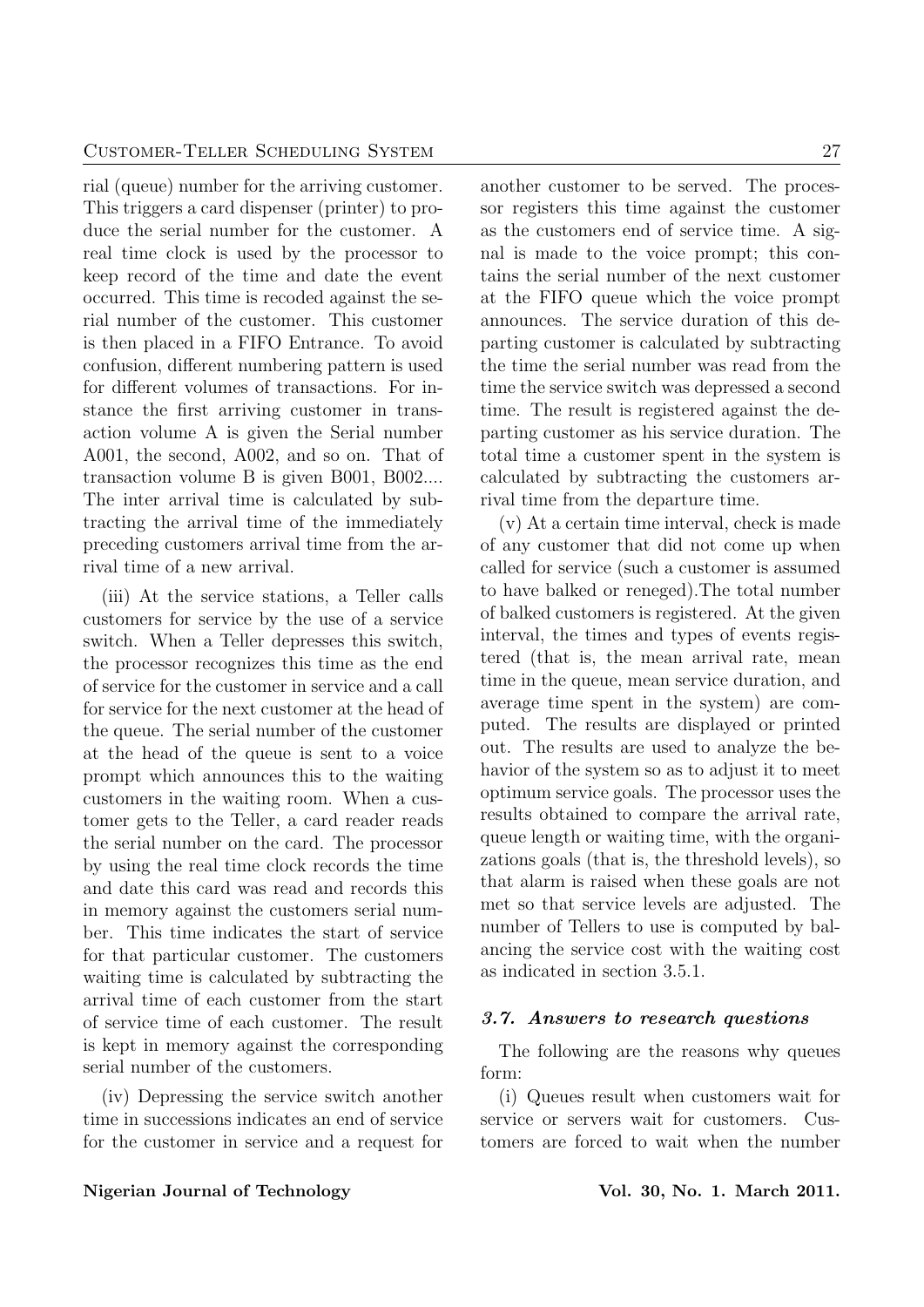of service facilities could not take care of the increasing demand for service. The arriving customers do not receive service immediately on arrival and upon request but must have to wait. Servers are forced to wait when the number of servers exceeds the number of customers some servers must remain idle or unutilized.

(ii) Queues form when the arrival rate is faster than the service rate. If the arrival rate is less than the minimum service rate, the queue length varies in size but reaches steady state. If the arrival rate is greater than the maximum service rate, the system never reaches steady state and the queue length is continually increasing.

Factors that Determine Queue Length are: (i) Probability distribution of arrivals. (ii) Probability distribution of service times. (iii) Number of service channels. (iv) Line discipline.

The following factors make queue length to increase: (i) Competitive price may attract more customers. (ii) Better (improved or faster) service attracts customers. (iii) Rush periods. (iv) Sudden demand for special service (example students payment for school fees).

Factors that may increase waiting time are: (i) Shunting of queue i.e. truncating the FIFO discipline. (ii) Distraction of Tellers, example un-necessary interactions with a customer etc.

# 4. Model simulation and results

The operational procedure and results are as follows:

(A) The system keeps track of every customer that arrives in a Bank with a view to obtaining the following information; (i) Arrival time, (ii) Inter-arrival time. It performs the following functions: Gives identity to the arriving customers, this is given sequentially as the customers arrive based on the time of each arrival. Example, if the first customer arrives at 9.00am, this customer is given serial number 1.This means that the customers identity is 1, and the position on the FIFO queue is also 1. Place the customers in a First-In First-Out Queue as they arrive. (iii) The system also obtains: the time each customer starts to receive service, the time each customer waits in the queue before receiving service, the time service ends for each customer, the service time duration for each customer and the total time each customer spends in the system.

(B) The system uses the information obtained to compute at every given time interval the following parameters: The total number of customers that have arrived at the given time period for service, the total number of customers that have been served, the average inter-arrival time, the total number of customers that arrived at that given time period but are yet to receive service, the total number of customers that have balked (that is, the number of customers that arrived but did not wait to receive service), the mean wait time, the mean service time and the mean time in the system.

With the above information, a threshold is set so that if the mean wait time, mean arrival time, or the mean time in the system exceeds or falls below the threshold, the system raises alarm so that management can take action. A software package is developed to capture the above requirement specifications as a model using software development tools.

# Customer action

An arriving customers first contact with the system is the customer user interface. The customer is asked on the screen to click on the type of transaction required. (Switches are used in place of the screen, each switch corresponding to the type or volume of trans-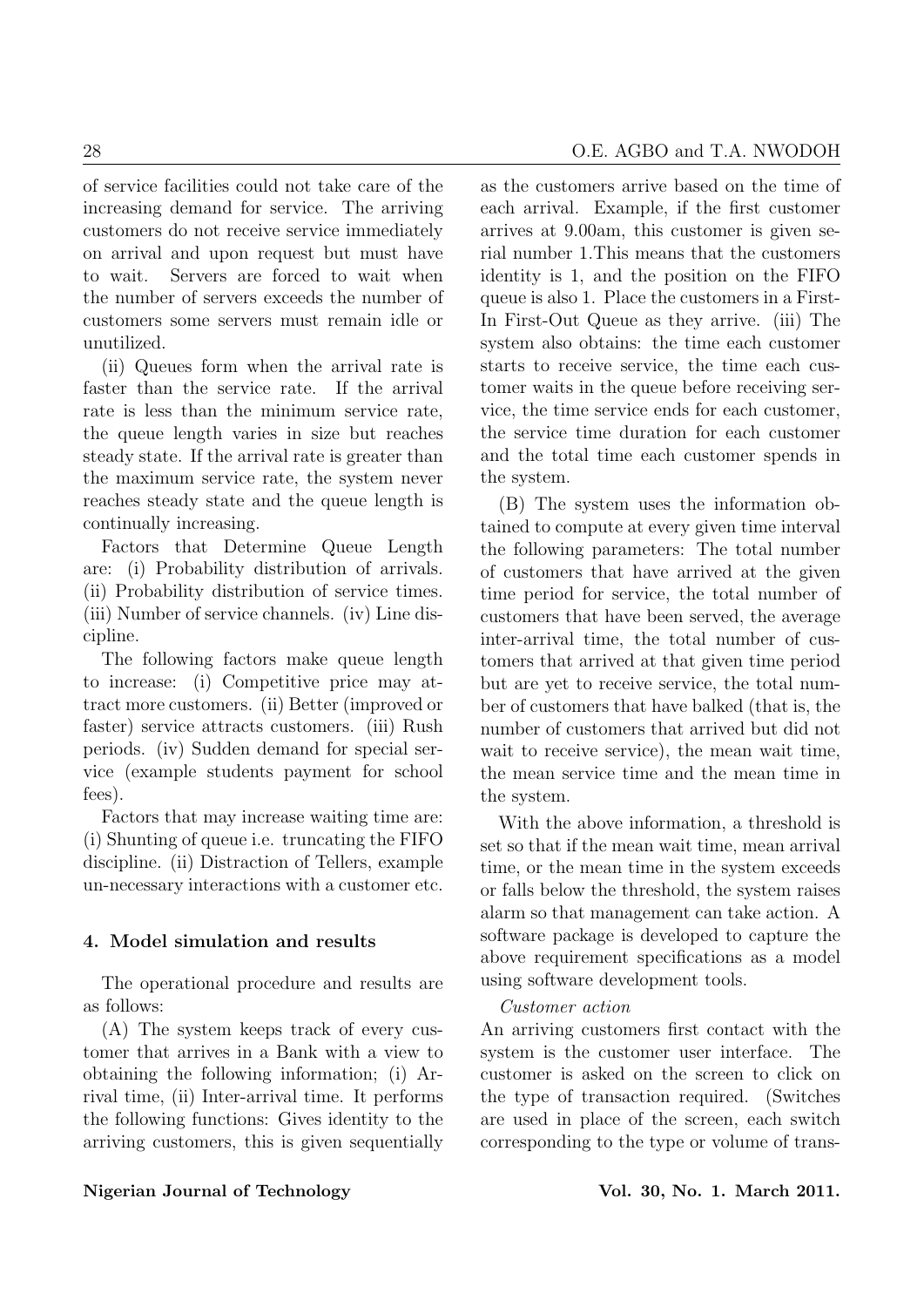action). The customer clicks on the type of transaction required. The system recognizes this click as an arrival of a new customer. It then generates the arrival time and serial number for this new customer.

The following are the actions of the customers and the response action of the processing system:

- Stage1; Initial screen display for the arriving customers is Please click on the required volume of transaction to join the queue.
- Stage2; On clicking on the required volume of transaction, the display changes to Welcome, your queue number is ( queue number) arrival time is ( arrival time).
- Stage3; The queue number and arrival time is then printed out by the printer.
- Stage4; The display initializes to stage 1.

### Internal system operations

Customer action: Clicks on arrival switch. Processor action: The processor performs the following actions: Record the time of clicking the arrival switch event. Set this time as arrival time of new customer. Give a serial number to the click that is, this arrival time (this number represents the identity of the customer and the customers position on the queue). Place the customer on a FIFO queue. Calculate the inter-arrival time. Register the customer in memory. Send information to the printer or display.

Example:

Time of first click  $= 9.05$ am. Arrival time of first customer = 9.05am. Serial num $ber/position$  of Customer in the queue  $= 1$ . Customer identity  $= 1$ . Inter-arrival time  $=$ 0. Information displayed or printed out to the Customer: Welcome, your arrival Time is 9.05am, your queue number is 1.

Time of second  $click = 9.08$ am. Arrival time of second Customer = 9.08am. Serial number and position of Customer in the queue  $= 2$ . Customer identity  $= 2$ . Inter-arrival time  $=$ time of  $n^{th}$  click minus time of  $(n-1)^{th}$  click. (For  $n=2$ ,  $n-1 = 1$ ). Therefore inter-arrival time is  $9.08 - 9.05 = 3$ minutes. Information displayed or printed out to the customer: Welcome, your arrival Time is 9.08am, your queue number is 2.

Teller Actions and Processor responses:

Teller: A Teller clicks on the service switch for the first time. Processor: Records the time this event occurred. Call the customer at the head of the queue for service. Send the queue number of this customer at the head of the queue for announcement by the voice prompt. Customer action: Customer number 1 approaches Teller. Teller action: The Teller enters the serial number of the customer in the space provided and clicks enter. Processor action: Record the time the serial number was entered as the start of service time for the customer whose serial number was entered. Compute wait time for the customer in service. Wait time  $=$  time of start service minus time of arrival. Teller action: The Teller clicks the service switch a second time. Processor action: Record the time this event occurred. Assign this time as the departure time (that is, end of service for customer in service). Calculate the service time duration of the departing customer (service duration = departure time minus start service time for the particular customer). Call the next customer at the head of the queue for service. Send the queue number of the customer at the head of the queue for announcement by the voice prompt.

Example: Time to enter serial number 1 for service = 9.06am. Time for Teller to click ser-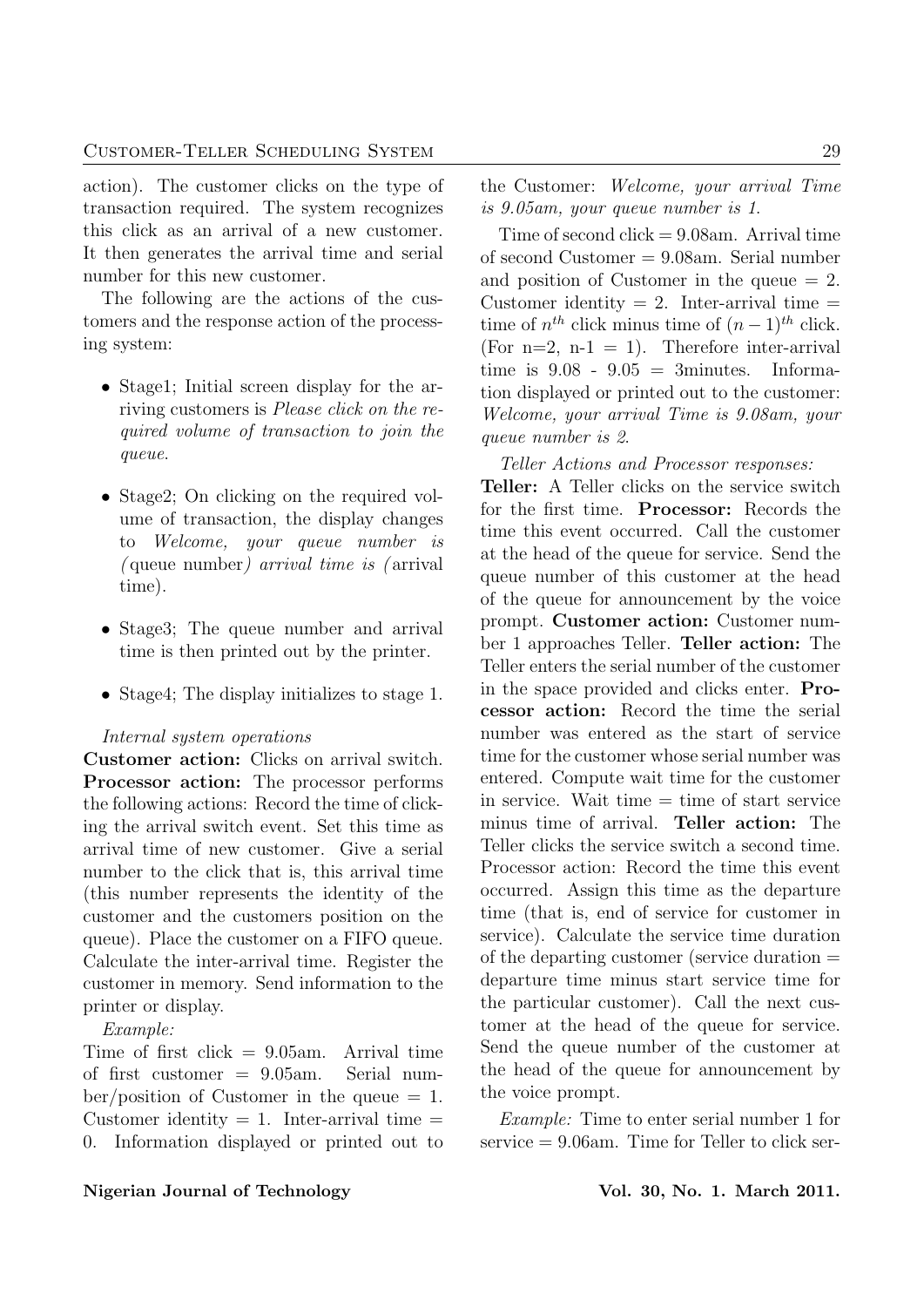vice switch a second time = 9.10am. Departure time for last customer = 9.10am. Service time duration for customer number  $1 = de$ parture time minus start of service time (that is  $9.10 - 9.06 = 4$  minutes). Wait time duration for customer number  $1=9.06$   $9.05=$ 1 minute. Time in the system for customer number 1 = Departure time minus Arrival time (that is,  $9.10 - 9.05 = 5$  minutes).

Print out or Displayed information: Customer identity  $= 1$ . Arrival time  $= 9.05$ am. Start service time = 9.06am. Wait time duration  $= 1$  minute. Departure time  $= 9.10$ am. Service time duration  $=$  4minutes. Time in the system = 5minutes. Next customer for  $s$ ervice = *Customers number*.

# 4.1. Results

System model condition at the end of a given period

Table 1 is a simulation result for 30 minutes (based on manual timing of Customer-Teller transactions in a local Bank). The table shows that at 30 minutes interval, the following queuing parameters are obtained; the arrival rate  $\lambda$  is 15 customers every 30 minutes (or  $15/30 = 0.5$ , while the service rate  $\mu$  is 6 customers every 30 minutes (or  $6/30 = 0.2$ ). This data is collected daily for one month so that average data can be computed for each period. To compute the system parameters, one uses the formulae derived in sections 3.3-3.4.3, in particular, the mean queue length, mean number in the system, and the occupational rate.  $\rho = \lambda/c\mu$  and  $W_q = L_q/\lambda$ . Where:  $L_q =$  Average queue length,  $W_q =$  Average waiting time,  $\rho$ ,  $\lambda$ , and  $\mu$  maintain their usual meanings. Weekly data can be used for future prediction of the behavior of the system. Using analytical methods, the waiting time for various queuing systems are computed and used to relate a given waiting time to an occupational rate  $\rho$  (see Table 2). By keeping a record of

Table 2: Number of Tellers with corresponding occupational rates, mean waiting time of customers, and mean time in the system.

| Number         | Occupa- | Mean    | Mean    |
|----------------|---------|---------|---------|
| of             | tional  | wait-   | time in |
| <b>Tellers</b> | Rate    | ing     | system  |
|                |         | time    |         |
| 1              | 2.5     | $-1.67$ | $-4.17$ |
| $\overline{2}$ | 1.25    | 0.68    | 9.8     |
| 3              | 0.83    | 3.71    | 6.2     |
|                | 0.63    | 0.55    | 3.08    |
| 5              | 0.5     | 0.07    | 2.57    |

Table 3: Number of Tellers with corresponding occupational rates, mean waiting time of customers, and mean time in the system.

| Number Total   | $\cos t$               | Total<br>cost |
|----------------|------------------------|---------------|
| of             | based<br><sub>on</sub> | based<br>on   |
| <b>Tellers</b> | mean waiting           | mean time in  |
|                | time                   | system        |
| 1              | $-4.99$                | $-2.9$        |
| $\overline{2}$ | 22.04                  | 49.40         |
| 3              | 41.13                  | 48.60         |
|                | 41.65                  | 49.54         |
| 5              | 50.21                  | 57.71         |

the number of arrivals observed during each given time interval, and by keeping the average service time for each day of the week, one computes the number of Tellers needed.

Assuming that it costs 10 units to keep a Teller for the time period and wait cost is 3 units then Table 3 gives the costs for various numbers of Tellers using equations (31) and (32). It can be seen from Table 3 that three Tellers would be the number of Tellers that would give the lowest cost based on waiting and service. Three Tellers also gave the highest Teller utilization (83%) (See table 2).This is the optimum service condition. Two Tellers or lower cannot be used because the occupational rates for two Tellers and below are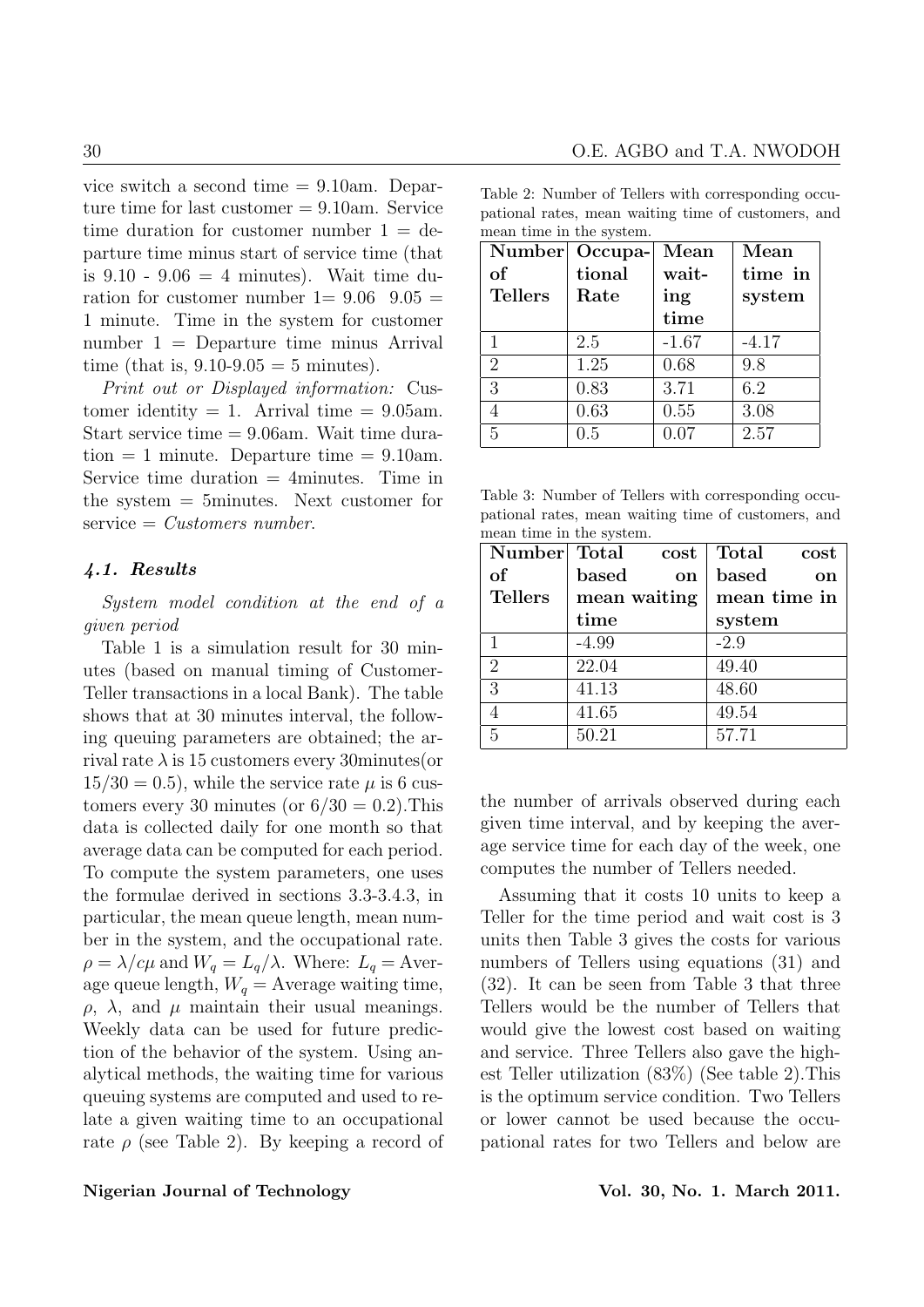| Customer       | Arrival   | Inter-         | Start Service | Wait Time      | Departure | Service Time   | Time<br>in  |
|----------------|-----------|----------------|---------------|----------------|-----------|----------------|-------------|
| Identity       | Time, $A$ | Arrival        | Time, $C$     | Duration,      | time, $E$ | duration,      | the system, |
|                |           | time, $B$      |               | $D(C-A)$       |           | $F(E-C)$       | $G(E-A)$    |
|                | 9.05      |                | 9.06          | 1              | 9.10      | 4              | 5.          |
| $\overline{2}$ | 9.06      |                | 9.10          | $\overline{4}$ | 9.15      | 5.             | 9           |
| 3              | 9.08      | $\overline{2}$ | 9.15          | $\overline{7}$ | 9.19      | $\overline{4}$ | 11          |
| $\overline{4}$ | 9.09      |                | 9.19          | 10             | 9.22      | 3              | 13          |
| $\overline{5}$ | 9.10      |                | 9.22          | 12             | 9.26      | $\overline{4}$ | 16          |
| 6              | 9.12      | $\overline{2}$ | 9.26          | 14             | 9.30      | $\overline{4}$ | 18          |
| $\overline{7}$ | 9.13      |                | 9.31          | 18             | 9.36      | $\overline{4}$ | 23          |
| 8              | 9.15      | $\overline{2}$ | 9.36          | 21             | 9.40      | $\overline{4}$ | 25          |
| 9              | 9.18      | 3              | 9.40          | 22             | 9.43      | 3              | 25          |
| 10             | 9.20      | $\mathbf{2}$   | 9.43          | 23             | 9.48      | 5              | 28          |
| 11             | 9.21      |                | 9.48          |                |           |                |             |
| 12             | 9.24      | 3              |               |                |           |                |             |
| 13             | 9.26      | $\mathbf{2}$   |               |                |           |                |             |
| 14             | 9.28      | $\overline{2}$ |               |                |           |                |             |
| 15             | 9.30      | $\overline{2}$ |               |                |           |                |             |

Table 1: Result obtained from manually timing Customer-Teller transactions in a local Bank.

greater than 1, see equation (23). Using one or two Tellers at the same arrival rate will make the queue length to explode. Four Tellers and above would give higher costs based on both waiting and service. This Bank can start with three Tellers. Mean waiting Time and Mean Time in the system thresholds can be set at 3.71 and 6.2 respectively. If at the given interval say 30 minutes these thresholds are exceeded or not reached, the system raises alarm. By so doing control is placed on the system so that Tellers are added or removed as the case maybe. This guarantees that queue length will not explode nor any Teller kept unnecessarily idle. To determine the balked customers, every arriving customer is required to pick a queue number before knowing the queue length or entering the Bank. Consider another system as shown in table 4 which is the result obtained using a random time generator.

For a period of 37 minutes the arrival rate is 0.2703 or 10 customers every 37 minutes, while the service rate is 0.2432 or 9 customers every 37 minutes. In this case, Table 5 shows the occupational rate per Teller with the corresponding wait time and time in the system while Table 6 provides the cost analysis.

It can be seen that two Tellers is the ideal for the system in table 4 over the period considered. This corresponds to lower cost and

Table 5: Number of Tellers with corresponding occupational rates, mean waiting time of customers, and mean time in the system for the system in Table 4

| Number         | Occupa- | Mean    | Mean    |
|----------------|---------|---------|---------|
| of             | tional  |         | time in |
| <b>Tellers</b> | Rate    | ing     | system  |
|                |         | time    |         |
| $\mathbf{1}$   | 1.1110  | $-9.97$ | $-36.9$ |
| $\overline{2}$ | 0.5555  | 1.3135  | 5.425   |
| 3              | 0.3703  | 2.1750  | 6.287   |
| 4              | 0.2778  | 2.3340  | 6.446   |
| 5              | 0.2222  | 0.0062  | 4.118   |

Table 6: Total costs with corresponding number of Tellers for the system in table 4.

| Number Cost of |         | Total    | <b>Total</b> |  |
|----------------|---------|----------|--------------|--|
| <sub>of</sub>  | service | cost     | cost         |  |
| <b>Tellers</b> |         | based on | based on     |  |
|                |         | waiting  | system       |  |
| 1              | 370     | 340      | 262          |  |
| $\overline{2}$ | 740     | 744      | 756          |  |
| 3              | 1110    | 1117     | 1129         |  |
| 4              | 1480    | 1487     | 1499         |  |
| 5              | 1850    | 1850     | 1862         |  |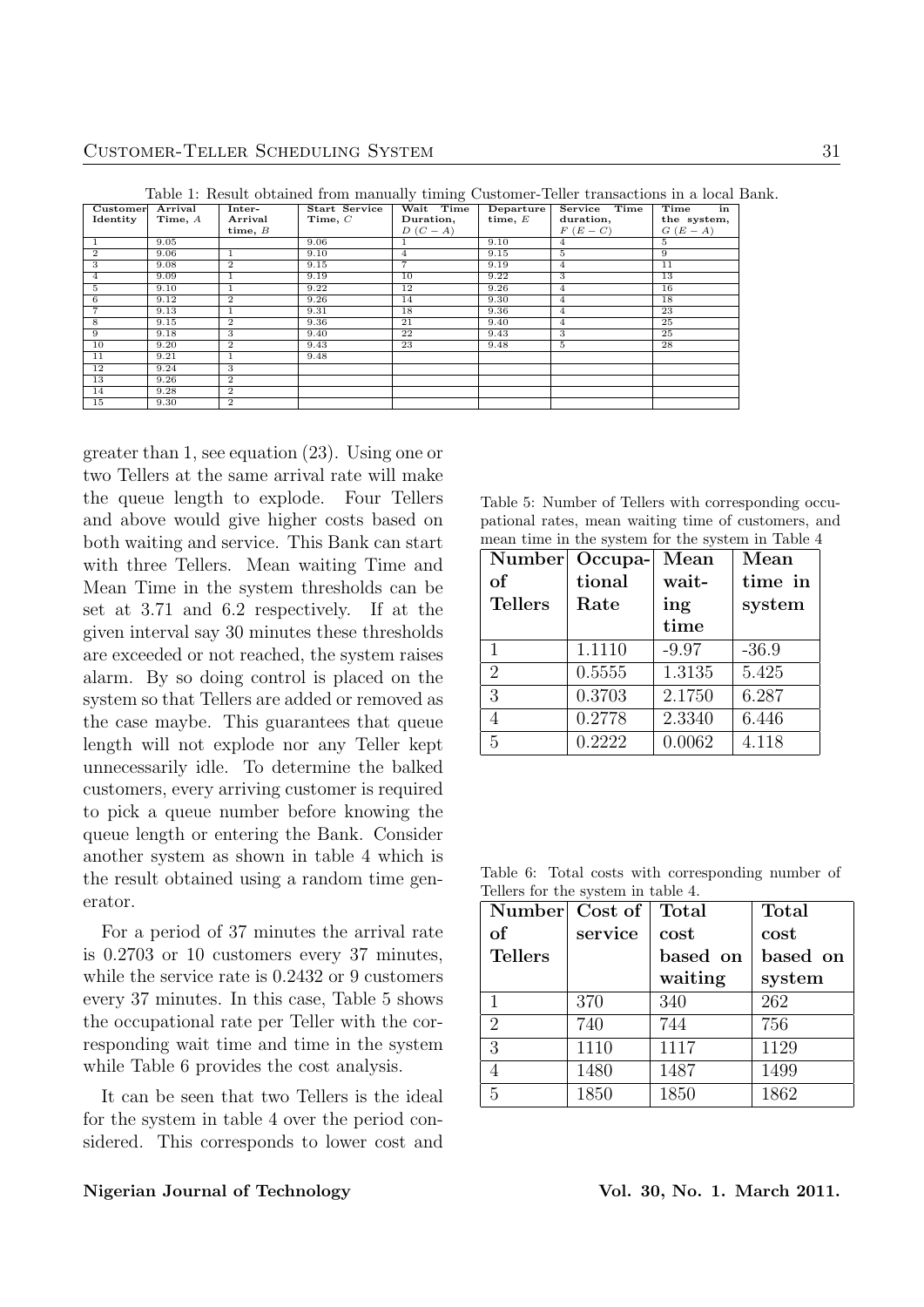Customer ID Arrival Time Inter-Arrival time Start of Ser-vice Time  $\overline{\mathbf{D}}$ epartur time  $\overline{\text{Time in the}}$ system 1 3.2 3.2 0.0 7.0 3.8 3.8 2 | 10.9 | 7.7 | 10.9 | 0.0 | 14.4 | 3.5 | 3.5 3 | 13.2 | 2.3 | 14.4 | 1.2 | 18.6 | 4.2 | 5.4 4 | 14.8 | 1.6 | 18.6 | 3.8 | 21.7 | 3.1 | 6.9  $5 \t\t | 17.7 \t\t | 2.9 \t\t | 21.7 \t\t | 4.0 \t\t | 24.1 \t\t | 2.4 \t\t | 6.4$ 6 | 19.8 | 2.1 | 24.1 | 4.3 | 28.4 | 4.3 | 8.6  $7 \t\t 21.5 \t 1.7 \t 28.4 \t 6.9 \t 31.1 \t 2.7 \t 9.6$ 8 | 26.3 | 4.8 | 31.8 | 4.8 | 33.2 | 2.1 | 6.9 9 32.1 5.8 33.2 1.1 35.7 2.5 3.6 10 | 36.6 | 4.5 | 36.6 | 0.0 | 40.0 | 3.4 | 3.4

Table 4: Results obtained by using a random time generator.

high Teller Utilization.

# 4.2. Supervisory control system - Program Algorithm

#### 5. Conclusion

A scheme for scheduling Tellers in Banks has been developed as discussed. This scheme optimizes Customer-Teller service. Due to high variable arrival rates, it is not sufficient to forecast the system conditions using queuing theory and simulation results only. In addition, the system should also be monitored to see that deviations in the forecasted values are compensated immediately. This avoids unnecessary costs. These deficiencies in hitherto presented models are what this model has solved. It seeks to reduce the waiting Time and hence the queue length by optimizing the number of Tellers at a reduced cost. This will build up the customer loyalty, who will return for similar business in the future. The analysis of the result can be used to improve the flow of customers through the queuing system (Bank).This would speed up services and provide competitive edge.

# References

1. Thompson G. Accounting for the multi period impact of science when determining employee requirement for labour scheduling. Journal of Operations Management, vol. 11, 1993, pp. 269 287.



Figure 4: Supervisory control system - Program Algorithm